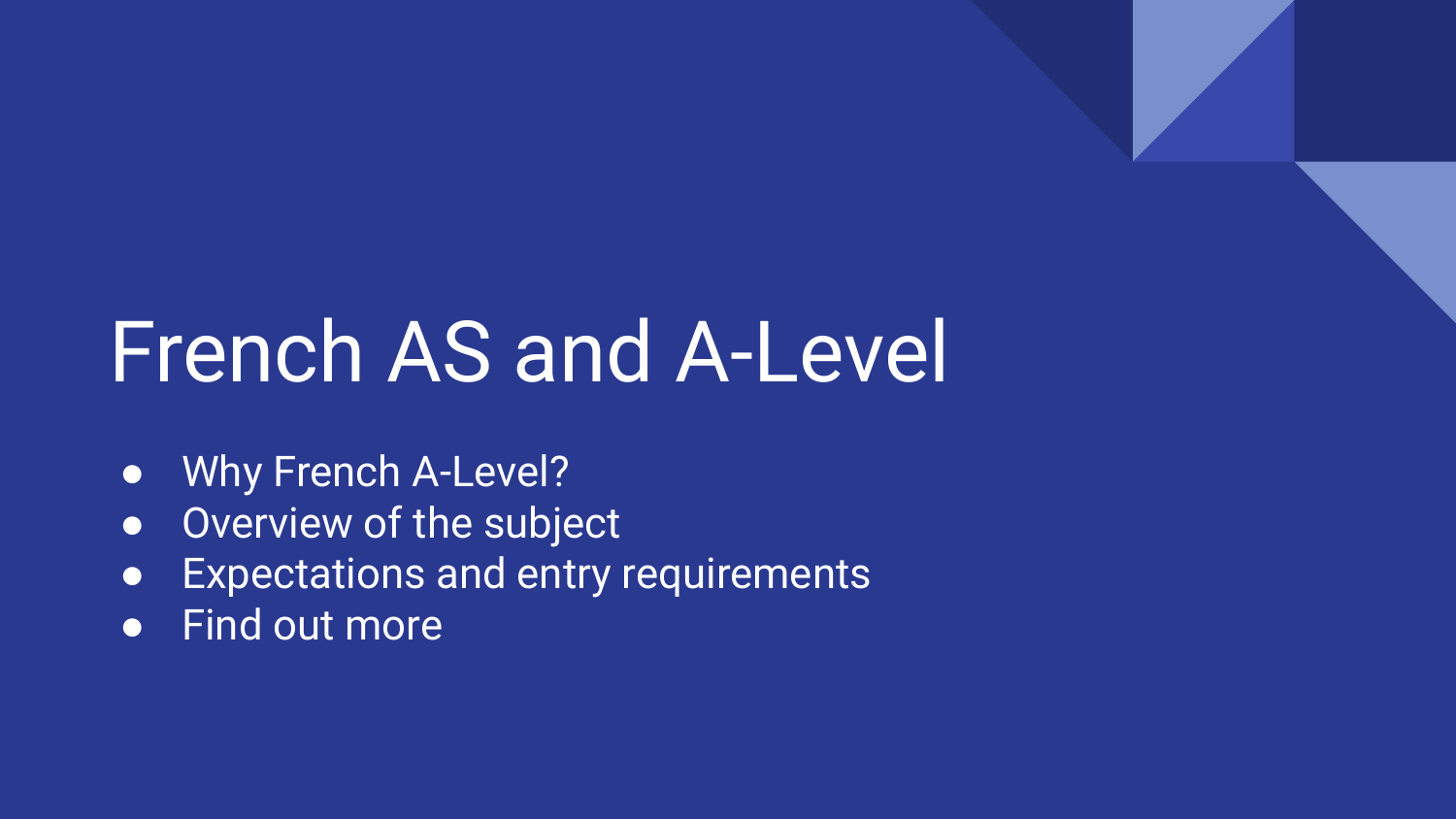# Why French A-Level?

While French can be studied for the intrinsic value and pleasure of learning another language, it can also be seen as a professional tool in an increasingly competitive marketplace. The number of occupations, which require communication skills in at least one foreign language, grows ever wider.

### French is seen as..

- $\triangleright$  A world language; more than 300 million speakers on 5 continents
- $\triangleright$  A language for the international job market
- $\triangleright$  The language of culture
- $\triangleright$  A language of travel and tourism
- $\triangleright$  A language for international relations

Learning French can…

- $\rightarrow$  Improve communication skills, listening and memory
- $\rightarrow$  Develops empathy and understanding of attitudes and cultures
- **→** Develop problem-solving skills
- $\rightarrow$  Give you a competitive edge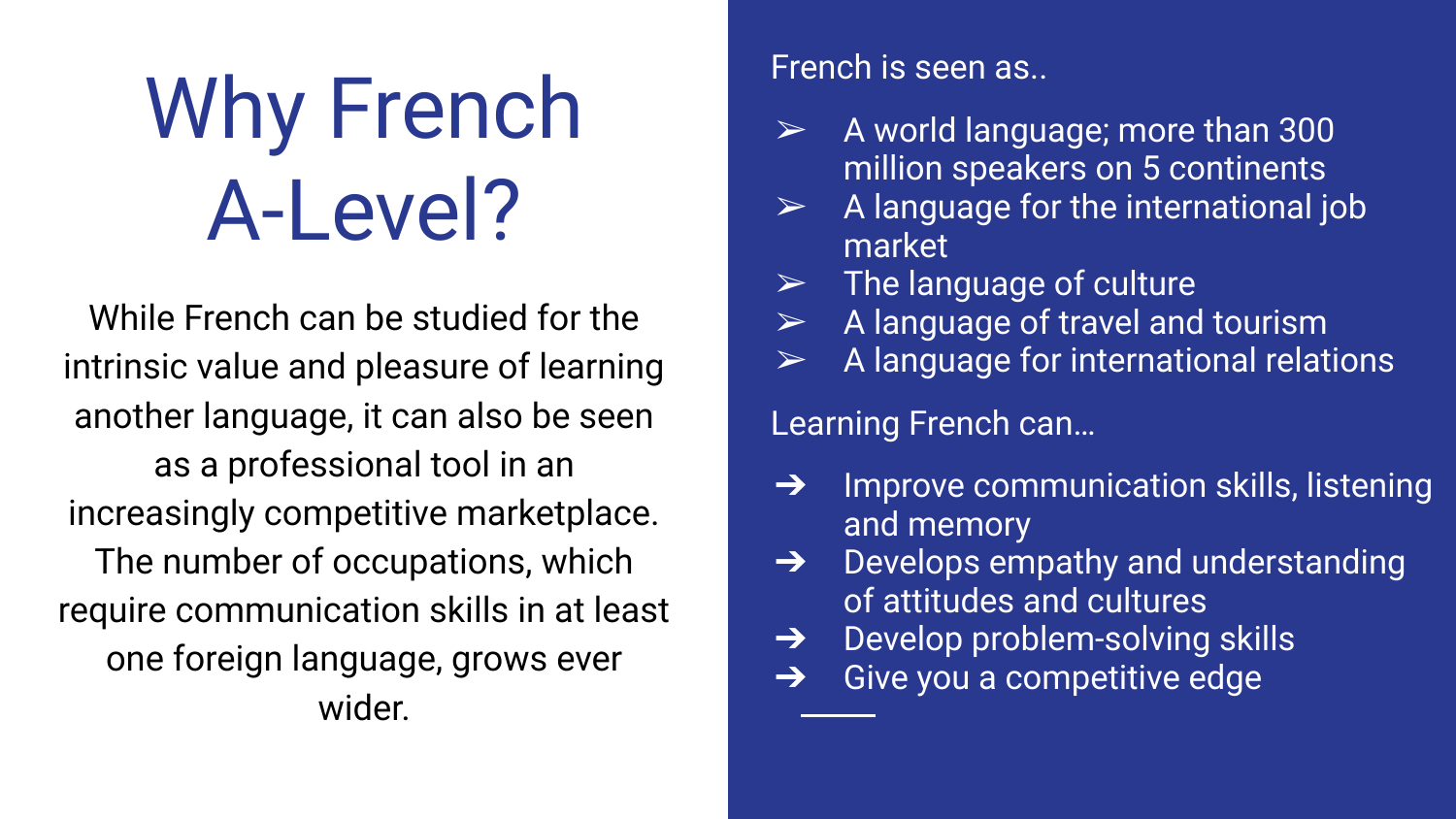

**GCE AS/A LEVEL** 

### WJEC GCE AS/A LEVEL in **FRENCH**

APPROVED BY QUALIFICATIONS WALES

### **SPECIFICATION**

Teaching from 2016

For award from 2017 (AS) For award from 2018 (A level)

This Qualifications Wales regulated qualification is not available to centres in England.

## **French A-Level Course Content and Overview**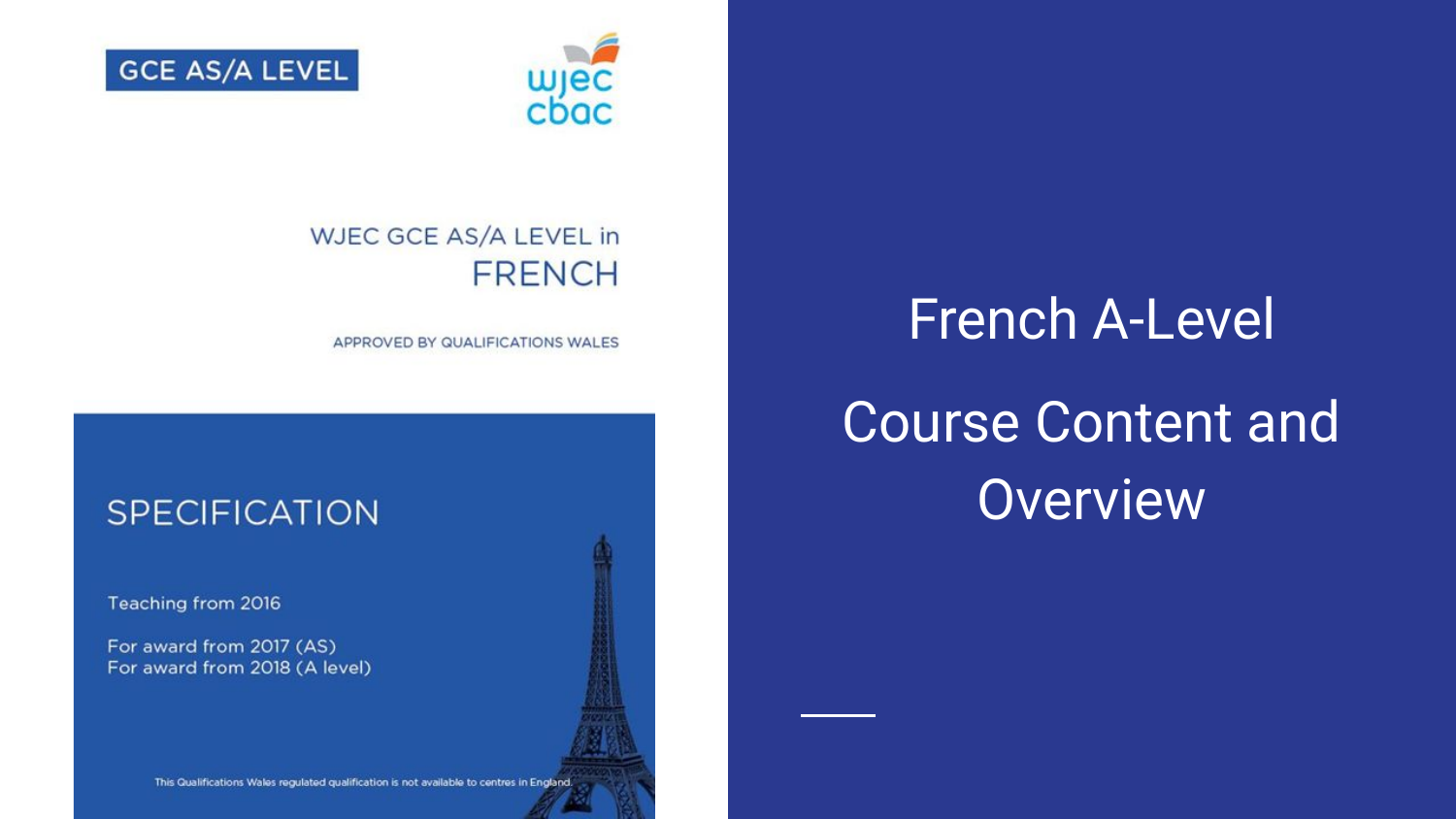### Overview of AS and A-Level French Course

The WJEC FRENCH AS/A Level aims aims and objectives:

- •Enhance linguistic skills and improve understanding of the language.
- •Extend range of vocabulary for both practical and intellectual purposes, developing increasingly confident, accurate and independent learners.
- •Develop ability to interact, sustain communication and fluency.
- •Engage with intellectually stimulating texts, films and others materials in French.
- •Develop knowledge of matters central to French society and culture; past and present. •Equip learners with transferable skills; creativity, critical thinking, autonomy, fostering the ability to learn other languages.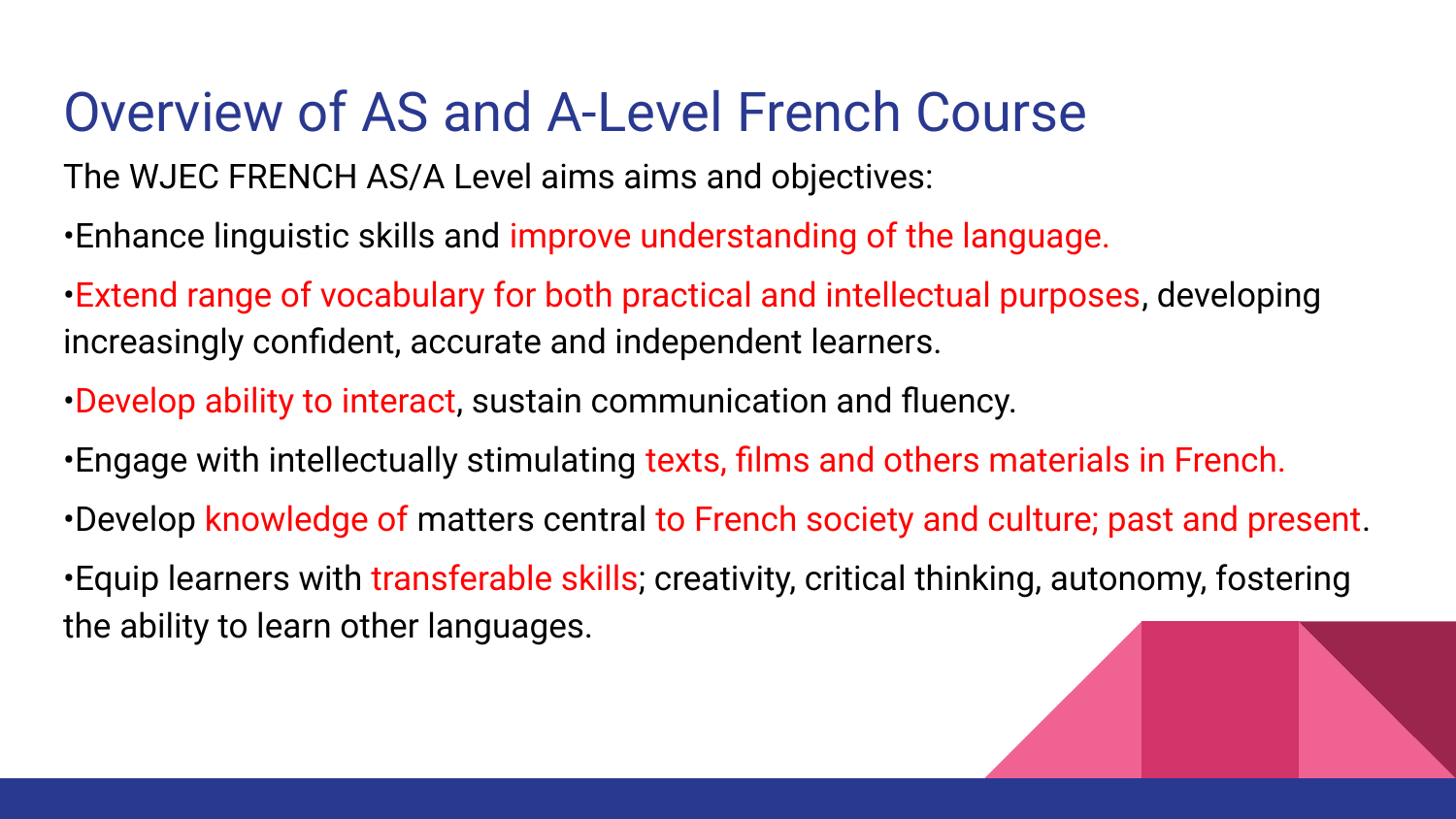

## **A-level French**

You have already made a big step in your language learning journey by taking French GCSE. There is a jump in difficulty to A-level, but with regular practice, you will soon begin to feel even more confident with your use of French.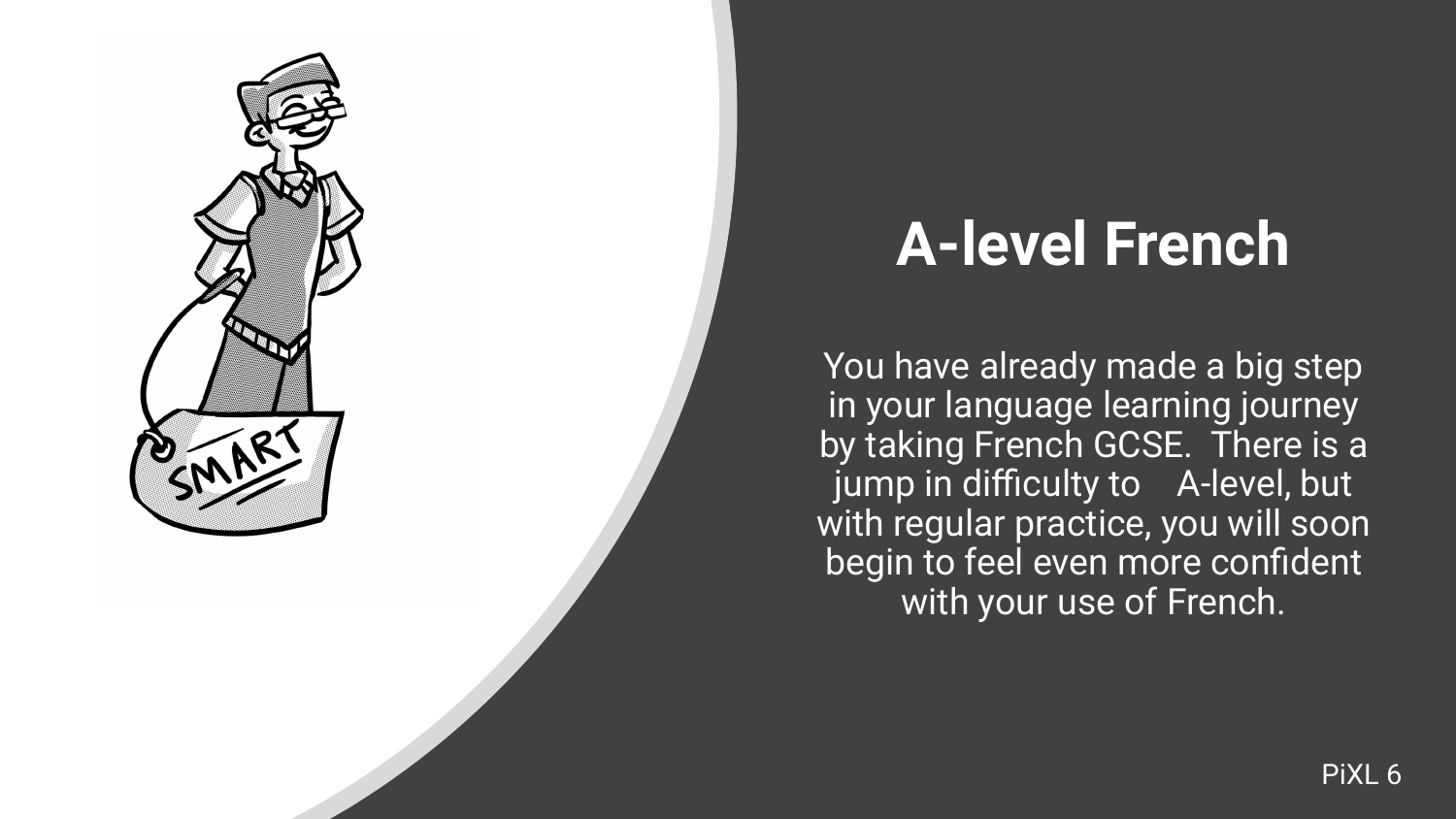| Area of interest (i)<br><b>Social issues and trends</b>                                                                                                                                                                                                               | Area of interest (ii)<br>Political, intellectual and artistic culture                                                                                                                                                                                                                                                                     |
|-----------------------------------------------------------------------------------------------------------------------------------------------------------------------------------------------------------------------------------------------------------------------|-------------------------------------------------------------------------------------------------------------------------------------------------------------------------------------------------------------------------------------------------------------------------------------------------------------------------------------------|
| Theme 1: (AS)<br>Being a young person in French-speaking<br>society<br>Family structures, traditional and modern<br>values, friendships / relationships<br>Youth trends, issues and personal<br><b>identity</b><br><b>Educational and employment</b><br>opportunities | Theme 2: (AS)<br><b>Understanding the French-speaking world</b><br>Regional culture and heritage in France,<br>French-speaking countries and<br>communities<br>Literature, art, film and music in the French-<br>speaking world                                                                                                           |
| Theme 3: (A level)<br><b>Diversity and difference</b><br><b>Migration and integration</b><br><b>Cultural identity and marginalisation</b><br>$\bullet$<br><b>Cultural enrichment and celebrating</b><br>difference<br><b>Discrimination and diversity</b>             | Theme 4: (A level)<br>France 1940-1950: The Occupation and the<br>post-war years<br>From June 1940-May 1945 (occupation,<br>liberation and end of World War II)<br>Life in Occupied France and the cultural<br>dimension (théâtre, cinéma, littérature)<br>1945-1950: rebuilding and restructuring<br>Repercussions for modern day France |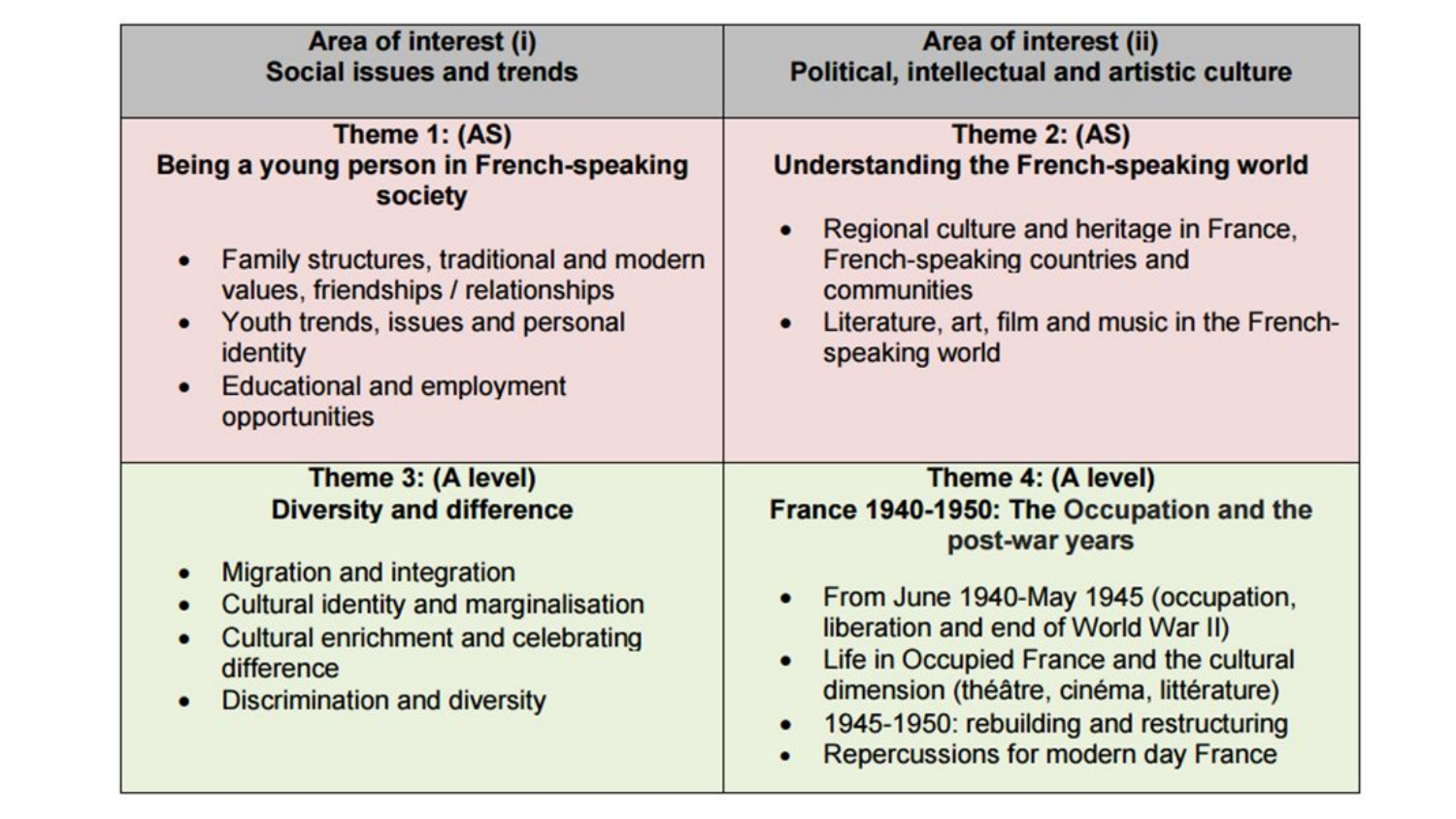### Studying a film at AS - Entre les Murs



I could watch it all afternoon. The teacher simply dealing with all the backchat is endlessly fascinating: it is a particularly gripping kind of reality television, but a reality TV that isn't concerned with humiliation or embarrassment but with idealism, and trying to learn something

French director Laurent Cantet does something miraculous with it in this fresh piece of humanist, realist, optimist cinema.

You will be sporadically moved by The Class, and maybe even inspired. You will also feel overpowering despair. But mostly: You will want to hug anyone who has ever, ever been a schoolteacher.